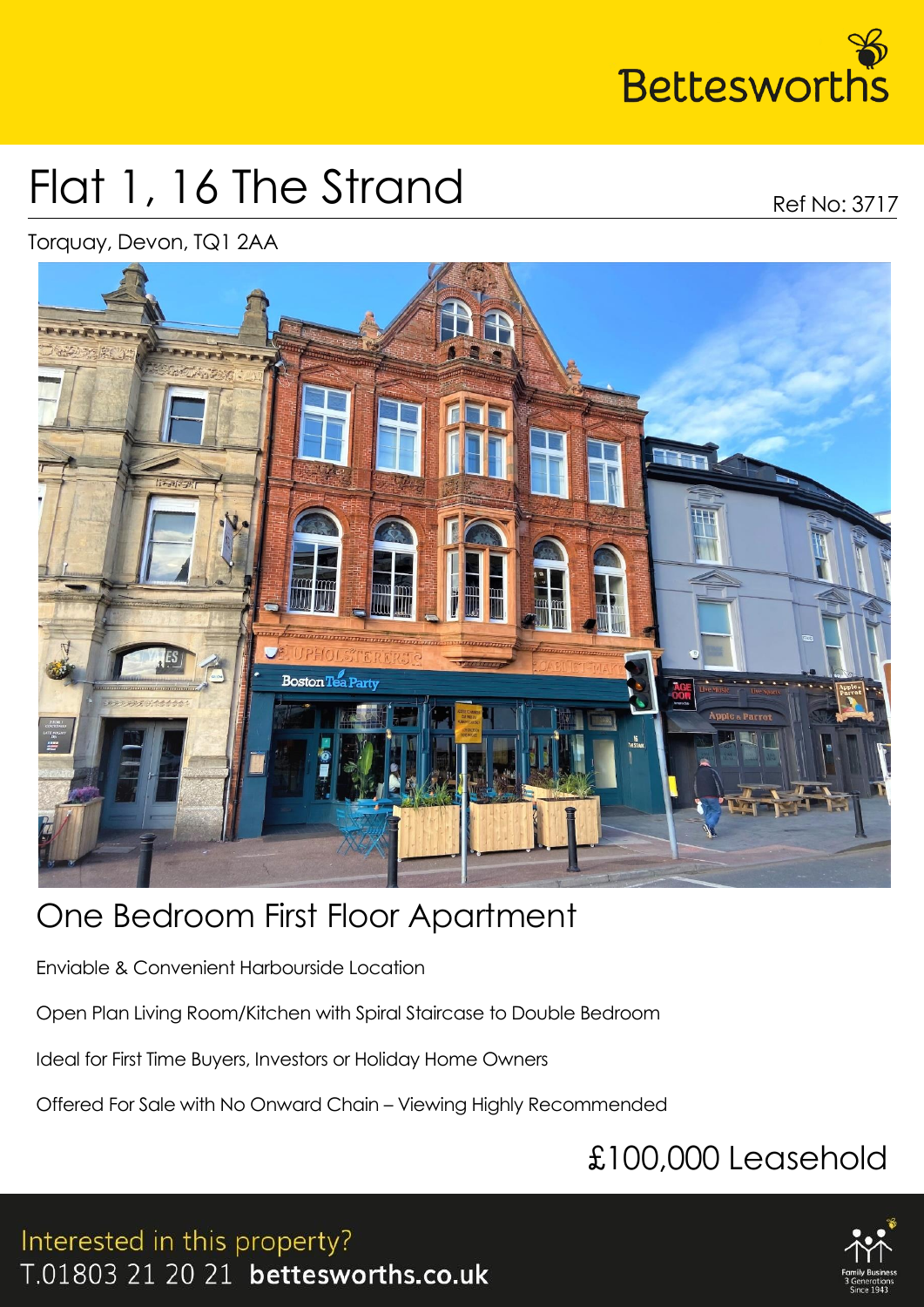

## Flat 1, 16 The Strand

Torquay, Devon, TQ1 2AA

#### **DESCRIPTION**

This well presented one bedroom apartment is located on the first floor of a landmark Harbourside Grade II Listed Building in central Torquay. The building, with its imposing ornate terracotta coloured Dutch Arts and Crafts style facade houses a Boston Tea Party at Ground Level.

The location is perfect for immediate access to Torquay's beautiful Harbour, Marina, Seafront and the town centre, with all the amenities on offer – restaurants, bars, shops and attractions. The £40m Torwood Street Development of Bar/Restaurants, Retail, Offices and a Hilton Hotel is yards away.

The property offers good open plan kitchen/living area and a spiral staircase leads to the double bedroom.

Access is via a residents' foyer from The Strand into an impressive wide communal staircase, leading to Flat 1 at First Floor level.

The accommodation briefly comprises:-

#### **ENTRANCE DOOR**

 $To$ :-

**FLAT 1** Leading to:-

#### **HALLWAY**

#### **SHOWER ROOM**

With shower, low level WC and pedestal wash hand basin.

#### **LIVING ROOM**

12' 10'' x 15' 9'' (3.91m x 4.81m)

With two steps down to:-

#### **KITCHEN**

15' 3'' x 11' 2'' (4.65m x 3.41m)

Spiral staircase up to:-

#### **BEDROOM**

9' 1'' x 10' 3'' (2.78m x 3.13m) With built in wardrobe.

**TENURE** 125 year lease from February 1999. At present there is no ongoing maintenance charge.

#### **COUNCIL TAX BAND A**

#### **EPC RATING E**

#### **VIEWING**

Viewing is highly recommended and can be arranged by prior appointment with the Agents, Bettesworths.

Interested in this property? T.01803 21 20 21 bettesworths.co.uk